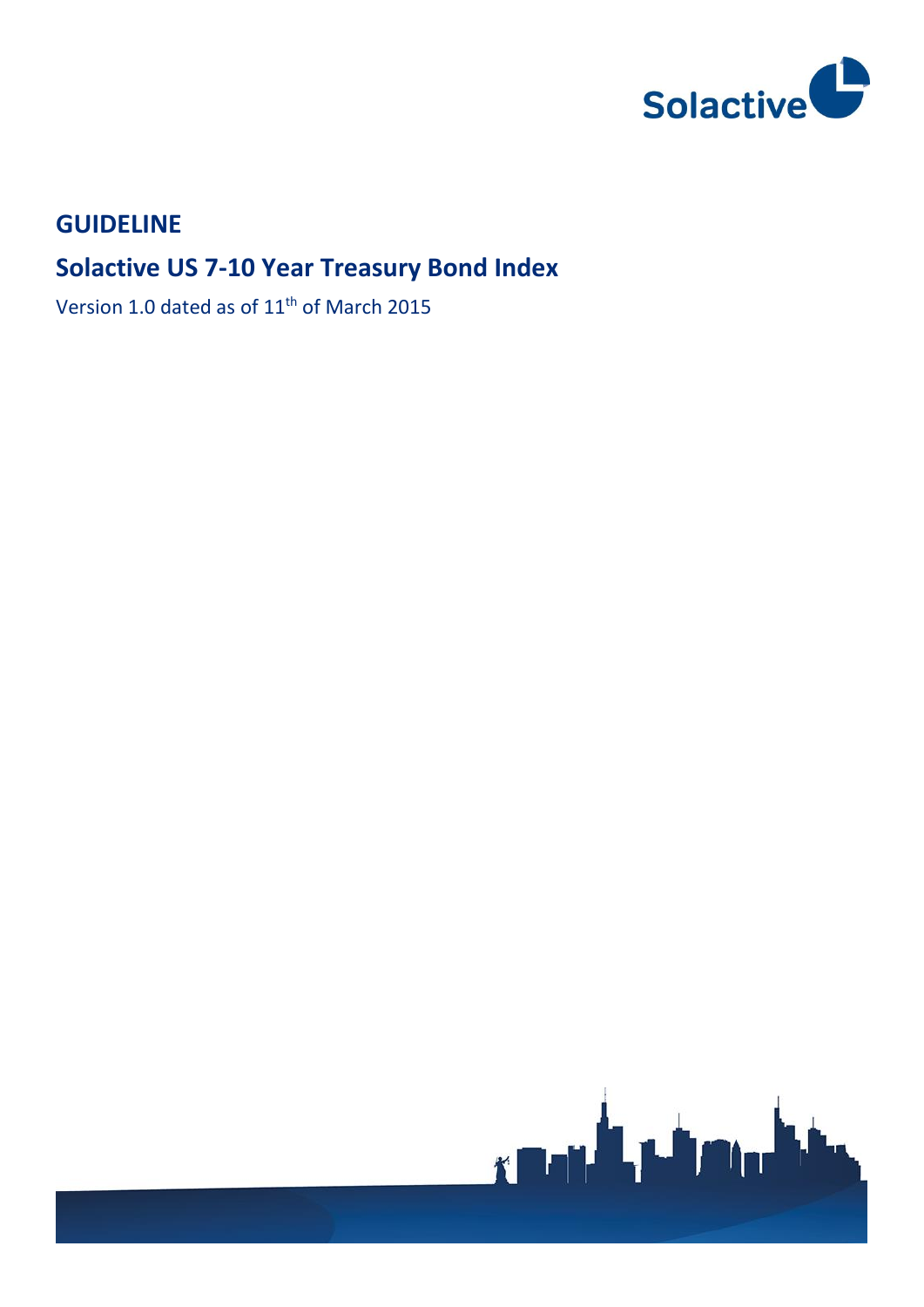# **Contents**

#### **Introduction**

- **1 Index Specifications**
- **1.1** Name and ISIN
- **1.2** Initial Values and History
- **1.3** Distribution
- **1.4** Prices and Calculation Frequency
- **1.5** Decision-making Bodies
- **1.6** Publication
- **1.7** Historical Data

#### **2 Eligible Bonds and Rebalancing**

- **2.1** Selection of the Index Constituents
- **2.2** Intra-Adjustment Period Changes
- **2.3** Weighting

#### **3 Calculation of an Index**

- **3.1** Index Formula
- **3.2** Accuracy

#### **4 Definitions**

#### **5 Appendix**

- **5.1** Contact Data
- **5.2** Calculation of an Index Change in Calculation Method

This document contains the underlying principles and regulations regarding the structure and the operations of the Solactive US 7-10 Year Treasury Bond Index . Solactive AG does not offer any explicit or tacit guarantee or assurance, neither pertaining to the results from the use of an index nor index value at any certain point in time nor in any other respect. The Solactive US 7-10 Year Treasury Bond Index is the sole property of Solactive AG. Solactive AG strives to the best of its ability to ensure the correctness of the calculation. There is no obligation for Solactive AG – irrespective of possible obligations to issuers – to advise third parties, including investors and/or financial intermediaries, of any errors in the index. The calculation and publication of the Indices by Solactive AG is not a recommendation for capital investment and does not contain any assurance or opinion of Solactive AG regarding a possible investment in a financial instrument based on an index.

Licences to use an index as the underlying value for derivative instruments are issued to stock exchanges, banks, financial services providers and investment houses by Solactive AG.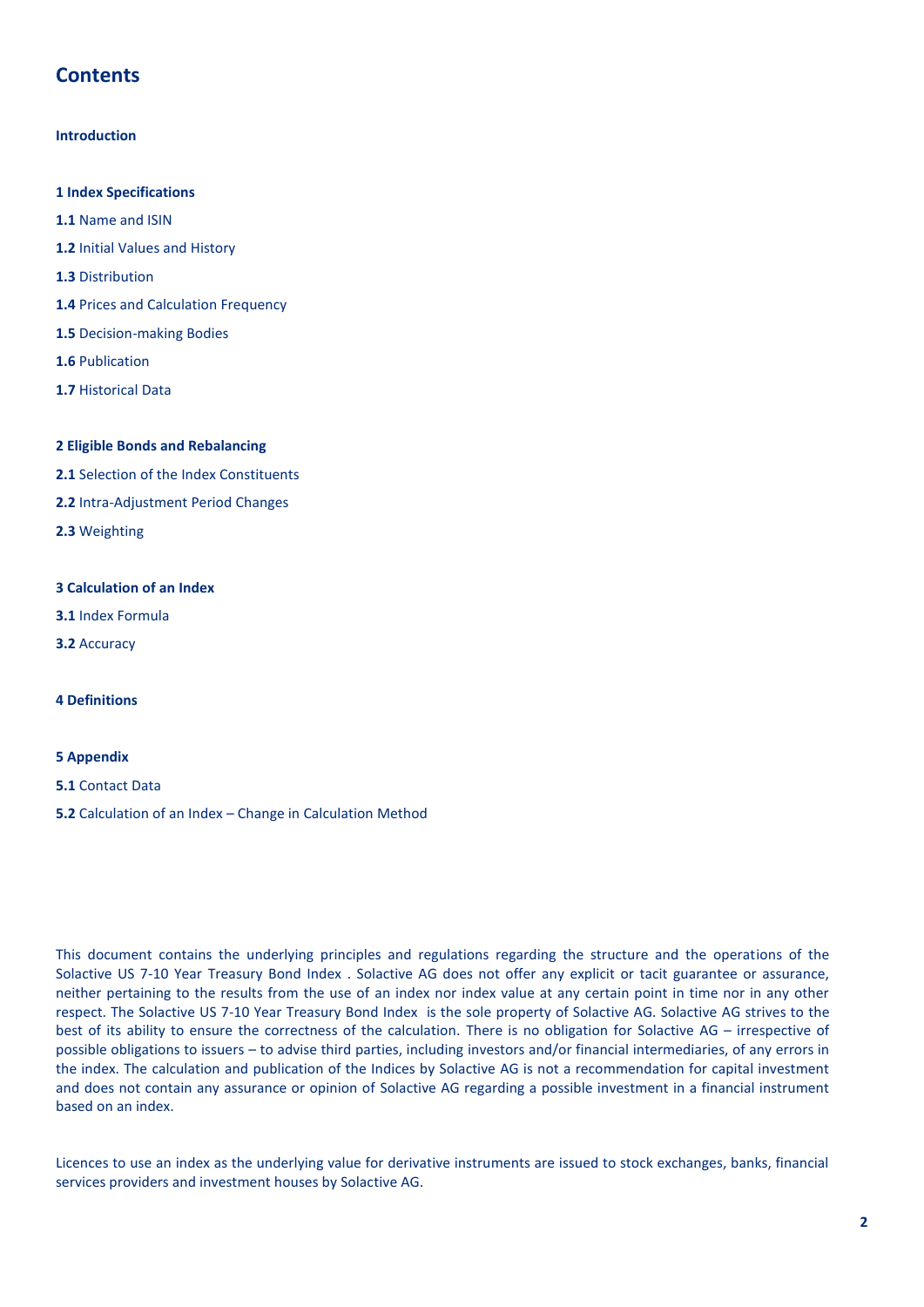### **Introduction**

This document is to be used as a guideline with regard to the composition, calculation and management of the Solactive US 7-10 Year Treasury Bond Index .

Any changes made to these guidelines are initiated by the Committee specified in section 1.5. The Solactive US 7-10 Year Treasury Bond Index is the sole property of Solactive AG. Solactive US 7-10 Year Treasury Bond Index is calculated and published by Solactive AG. The name "Solactive" is copyrighted.

## **1 Index Specifications**

The Solactive US 7-10 Year Treasury Bond Index is rules-based and designed to measure the performance of the U.S. 7-10 Treasury bond market in USD. The index is comprised of Treasuries with a time to maturity of 7 to 10 years. The Index is calculated as a total return and price return version.

#### **1.1 Name and ISIN**

The Solactive US 7-10 Year Treasury Bond Index is distributed under the following ISIN. The Index is published in Reuters and Bloomberg under the following symbols:

| <b>Name</b>                                                  | <b>ISIN</b>  | <b>Reuters RIC</b> | <b>Bloomberg Ticker</b> |
|--------------------------------------------------------------|--------------|--------------------|-------------------------|
| Solactive US 7-10 Year Treasury Bond<br>Index (Total Return) | DE000SLA0B51 | .SOLUTB            | <b>SOLUTB Index</b>     |
| Solactive US 7-10 Year Treasury Bond<br>Index (Price Return) | DE000SLA0H22 | .SOLUTBPR          | <b>SOLUTBPR Index</b>   |

#### **1.2 Initial Values and History**

The index is calculated every Business Day which started on the 12th of March 2015. The index began at a value of 10,000

5 years of back tested history is available beginning Jan 30th, 2010.

#### **1.3 Distribution**

The Solactive US 7-10 Year Treasury Bond Index is published via the distribution platform of Boerse Stuttgart AG and is distributed to all affiliated vendors.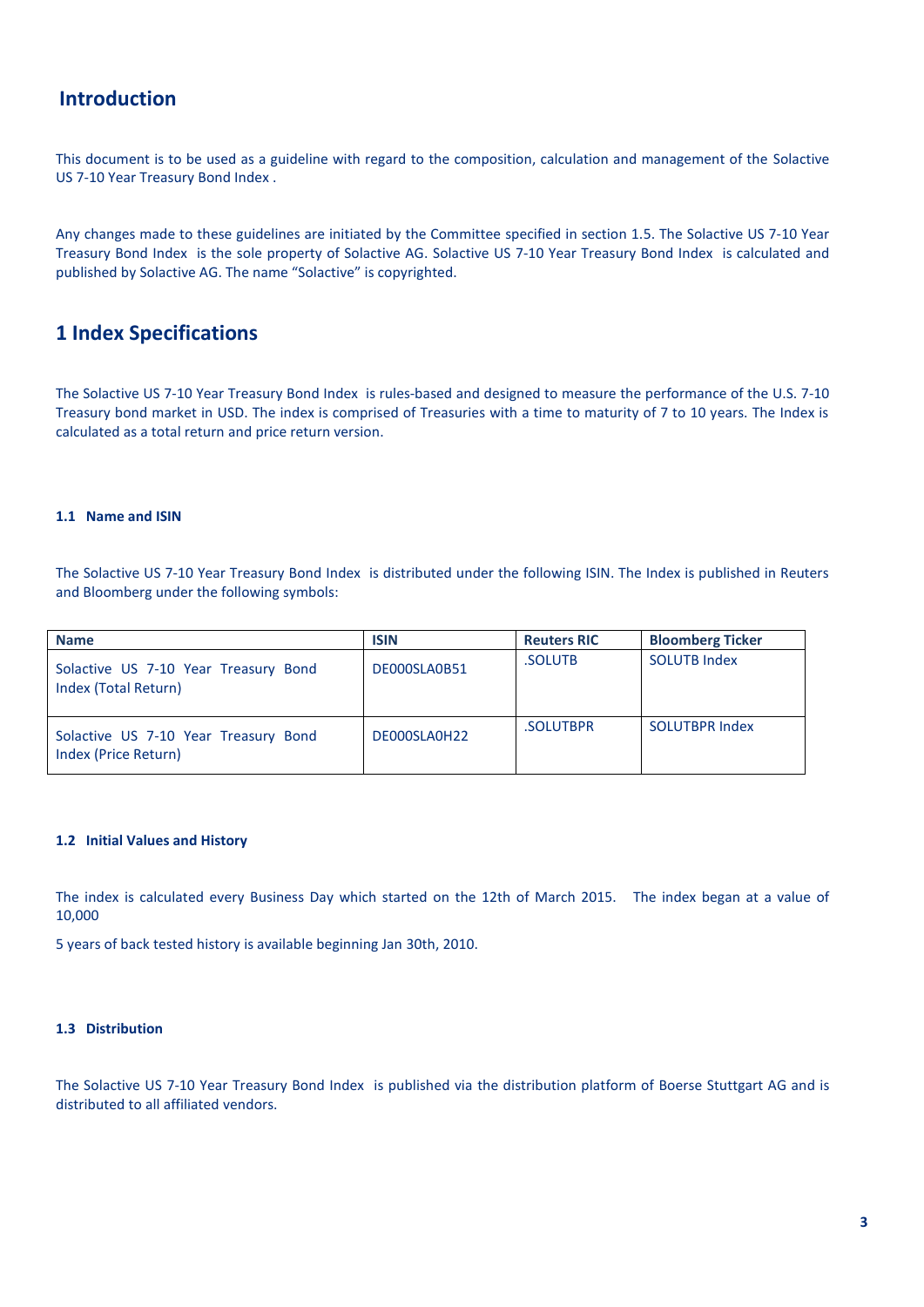#### **1.4 Prices and Calculation Frequency**

The Solactive US 7-10 Year Treasury Bond Index is calculated based on ask prices of the respective index constituents. Prices are received from Interactive Data, or any appointed successor.

The index is calculated at the close (approximately 5 pm New York time) using prices from 3 p.m. E.S.T. and distributed each Business Day. For the backtested data prices from 4 p.m. E.S.T were used.

In the event that pricing data cannot be provided or that there are issues regarding the index value dissemination of Solactive AG or Börse Stuttgart the index affected cannot be distributed.

#### **1.5 Decision-making Bodies**

A Committee composed of Solactive AG employees is responsible for decisions regarding the composition of the Solactive US 7- 10 Year Treasury Bond Index as well as any amendments to the guidelines (hereinafter referred to as the "**Committee**" or the "**Index Committee**"). The Committee determines the composition of the Solactive US 7-10 Year Treasury Bond Index when any extraordinary event (see chapter 2.1 & 2.2) occurs and implementing any necessary adjustments.

Members of the Committee can recommend changes to the composition of an Index or to these guidelines at any time and submit them to the Committee for approval.

#### **1.6 Publication**

All specifications and information relevant for calculating an index are made available on the http://www.solactive.com web pages and sub-pages.

#### **1.7 Historical Data**

The launch date of the index is March 12, 2015. Five years of back tested data is available prior to the launch date and beginning on January 2010.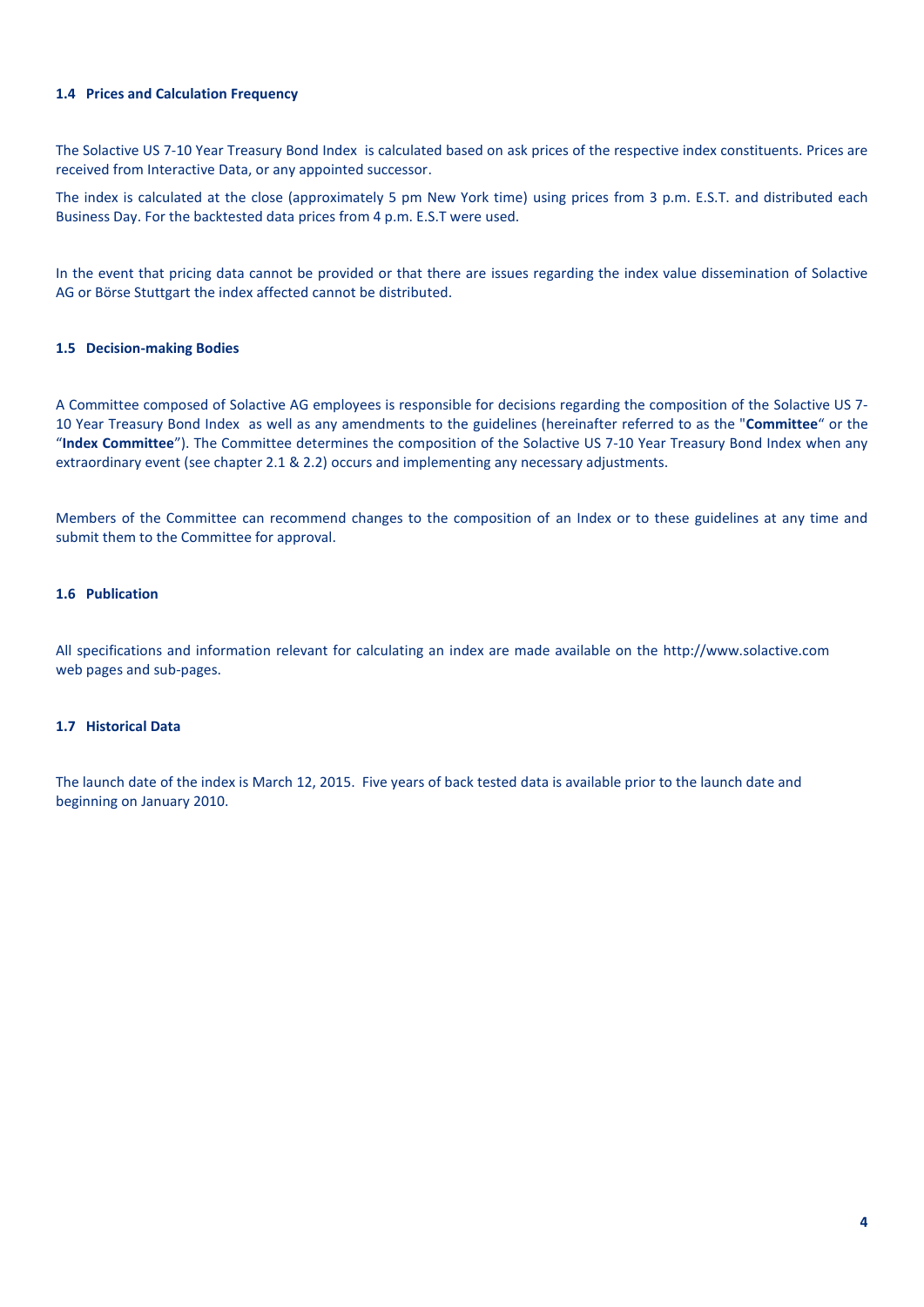# **2 Eligible Bonds and Rebalancing**

The **"Selection Pool"** comprises bonds that fulfill the following conditions:

- (a) Treasury Bond/Treasury Note of the US government
- (b) Denominated in USD
- (c) Current Amount Outstanding of at least 250m USD
- (d) Effective time to maturity from 7 to 10 years
- (e) Inflation linked bonds, callable bonds, floating rate and local government bonds are specifically excluded from the available universe

The composition of the index is adjusted on COB on the last business day of each month (the Adjustment day). For the avoidance of doubt the maturity criteria is based on the respective Adjustment day. As an example if the rebalancing date is the 31<sup>st</sup> of January 2015, the bond must have a maturity date between 31<sup>st</sup> of January 2022 (included) and 31<sup>st</sup> of January 2025 (included).

For the avoidance of doubt, besides the Selection Pool criteria and reweighting mentioned above, the types of changes which are implemented on a monthly basis on the respective Adjustment Day will include:

- o Adjustments to amount outstanding due to re-opening, repurchases, stripping increases etc.
- o Removal of Bonds that no longer meet the amount outstanding requirements due to partial or early redemptions.

### **2.1 Selection of the Index Constituents**

The index constituents will be selected on each Selection Day, which is the 7th business day before the Adjustment Day - The actual index rebalancing will take place on the last business day of each month on the Adjustment Day. On the Adjustment day all bonds that fulfil the criteria laid down under 2 are selected as index components.

#### **2.2 Intra-Adjustment Period Changes**

The following Corporate Actions will result in changes or adjustments to an index as indicated below between Adjustment Days:

- (a) For Full Tender, Early Redemption or Full Call, the bond proceeds will be reinvested into the index at the next rebalance. For the avoidance of doubt a tender must be mandatory, the pure offer to tender a bond will not lead to an index change.
- (b) Flat Trading: A bond is flat trading if the bond issuer will not meet its coupon payment obligation which means that the buyer of a bond is not responsible for paying the interest that has accrued since the last payment. If a bond is defined to be "flat trading" between two adjustment days the respective Accrued Interests and coupons will be set to 0. The bond will not be removed until the next adjustment date.
- (c) Defaulted bonds: If a bond's status changes to "in default" it will be removed from the index at the last available evaluated price from the pricing source.

#### (d) Exchange offers:

1) optional exchange offers are not considered in the index;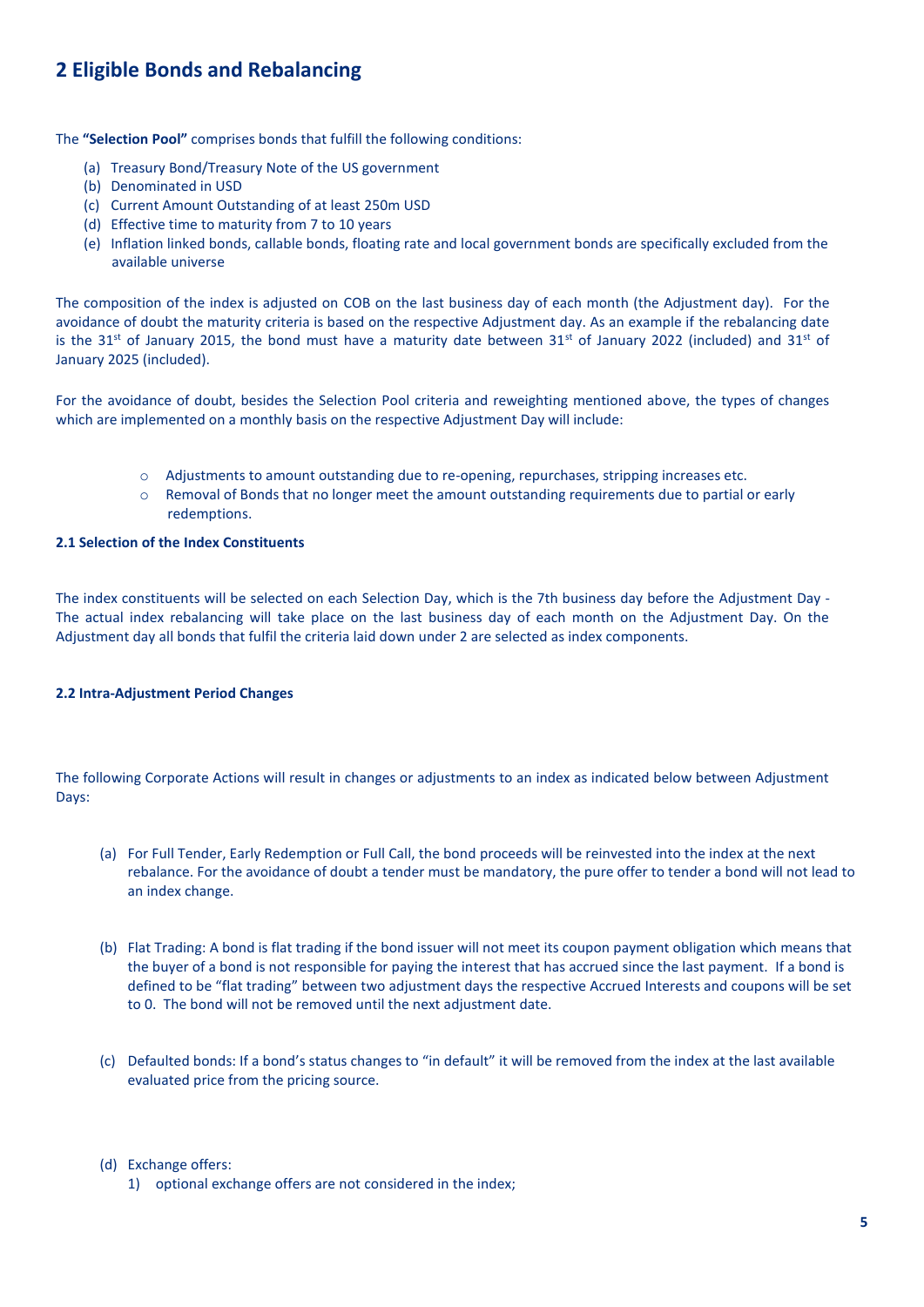- 2) mandatory exchanges offers: In the case that more than 90% of the amount outstanding is exchanged the exchange will be considered in the index calculation by exchanging the relevant bonds, so that the new bond will receive the weight of the old exchanged bond; and
- 3) mandatory exchanges offers: In the case that less than 90% of the amount outstanding is exchanged the exchange will not be considered in the index calculation.

Note: Debt issuances of an existing bond will not be considered by the index until the next Adjustment Day.

#### **2.3 Weighting**

All index components are weighted according to their market value. The market value is calculated as the Dirty price multiplied by the respective deducted Amount Outstanding of the bond. The deducted amount outstanding is calculated as the current amount outstanding minus the amount that is held by the Federal Reserve SOMA Account.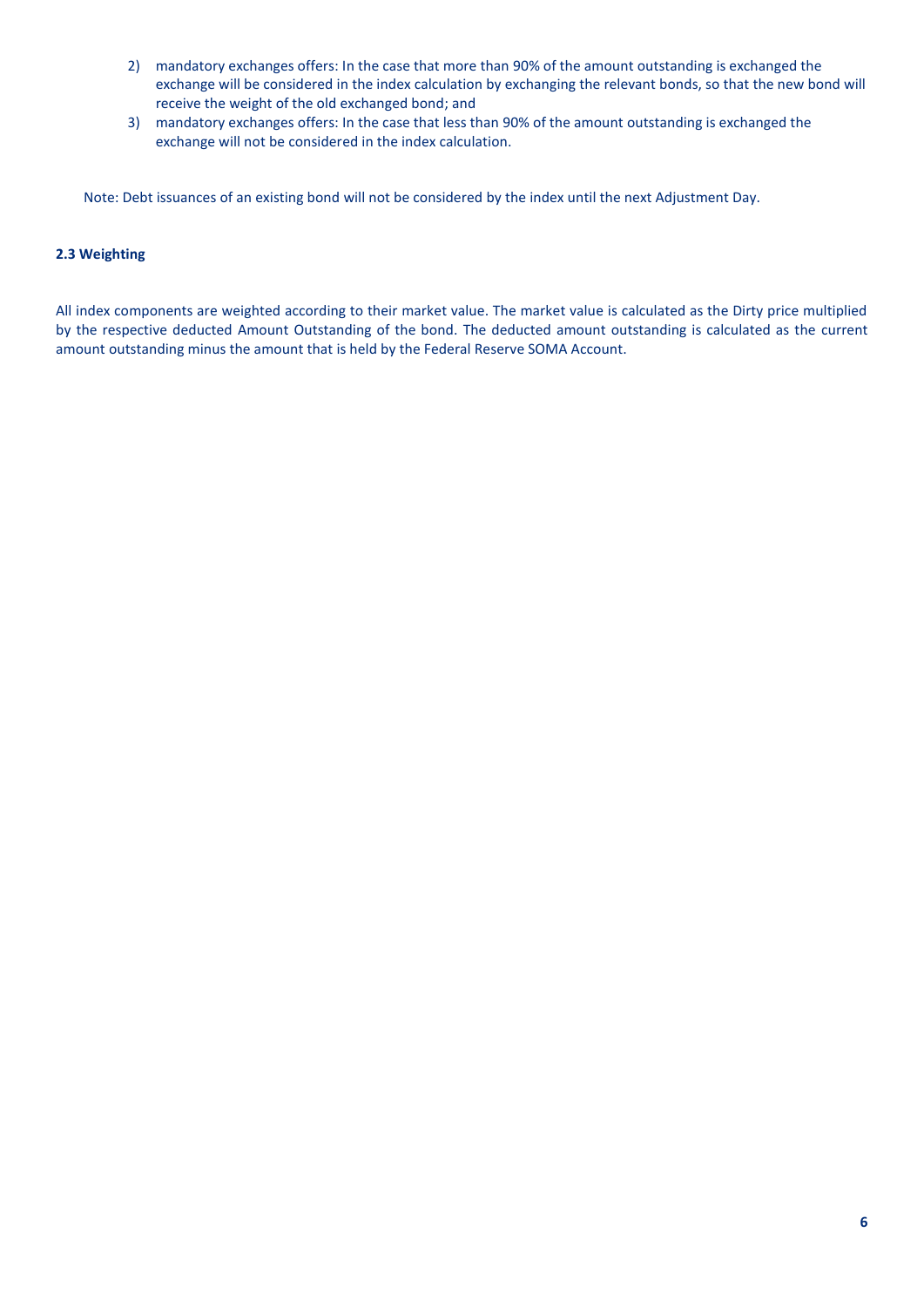# **3 Calculation of an Index**

### **3.1 Index formula**

The Total Return indices are calculated using the following formula:

$$
Index_{t} = Index_{n} \frac{MarketValue_{t} + PaidCash_{t}}{BaseValue_{n}}
$$

$$
MarketValue_{t} = \sum_{i=1}^{a} (Dirty Price_{i,t} \cdot Amount_{i,rb} \cdot Capfactor_{i,rb})
$$

$$
PaidCash_{t} = \sum_{i=1}^{a} Coupon_{i,t} \cdot Amount_{i,rb} \cdot Capfactor_{i,rb}
$$

BaseValue<sub>n</sub> = 
$$
\sum_{i=1}^{a}
$$
 (Dirty Price<sub>i,n</sub> · Amount<sub>i,rb</sub> · Capfactor<sub>i,rb</sub>)

### Whereas:

| $Index_{t}$                  | = Indexvalue of the Portfolio on Business Day t.                                                                                                                                                                                                                                                                                                      |
|------------------------------|-------------------------------------------------------------------------------------------------------------------------------------------------------------------------------------------------------------------------------------------------------------------------------------------------------------------------------------------------------|
| $Index_{n}$                  | = Indexvalue on the last Adjustment Day n.                                                                                                                                                                                                                                                                                                            |
| $Dirty\, \text{Price}_{i}$   | = Dirty Price of the bond i on Business Day t, whereas Dirty Price t is the sum of the clean price of the<br>bond i on Business Day t and the accrued interest on Business Day t, taking into account the<br>settlement convention of t+1.                                                                                                            |
| $Dirty\, \text{Price}_{i,n}$ | = Dirty Price of the bond i on the last Adjustment Day n, whereas Dirty Price is the sum of the clean<br>price of the bond i on the last Adjustment Day n and the accrued interest on the last Adjustment Day<br>n, taking into account the settlement convention of t+1.                                                                             |
| $Amount_{i,n}$               | = Deducted Amount Outstanding of bond i on the last Selection Day rb                                                                                                                                                                                                                                                                                  |
| PaidCash                     | the<br>Adjustment<br>a)<br>Value<br>0f<br>payments<br>between<br>Days.<br>coupon<br>=<br>b) If a bond i will be removed from the portfolio between Adjustment Days, the resulting<br>payment of the bond will be included in the Paid Cash component of the portfolio.<br>On the next Adjustment Day "Paid Cash" will be reinvested in the portfolio. |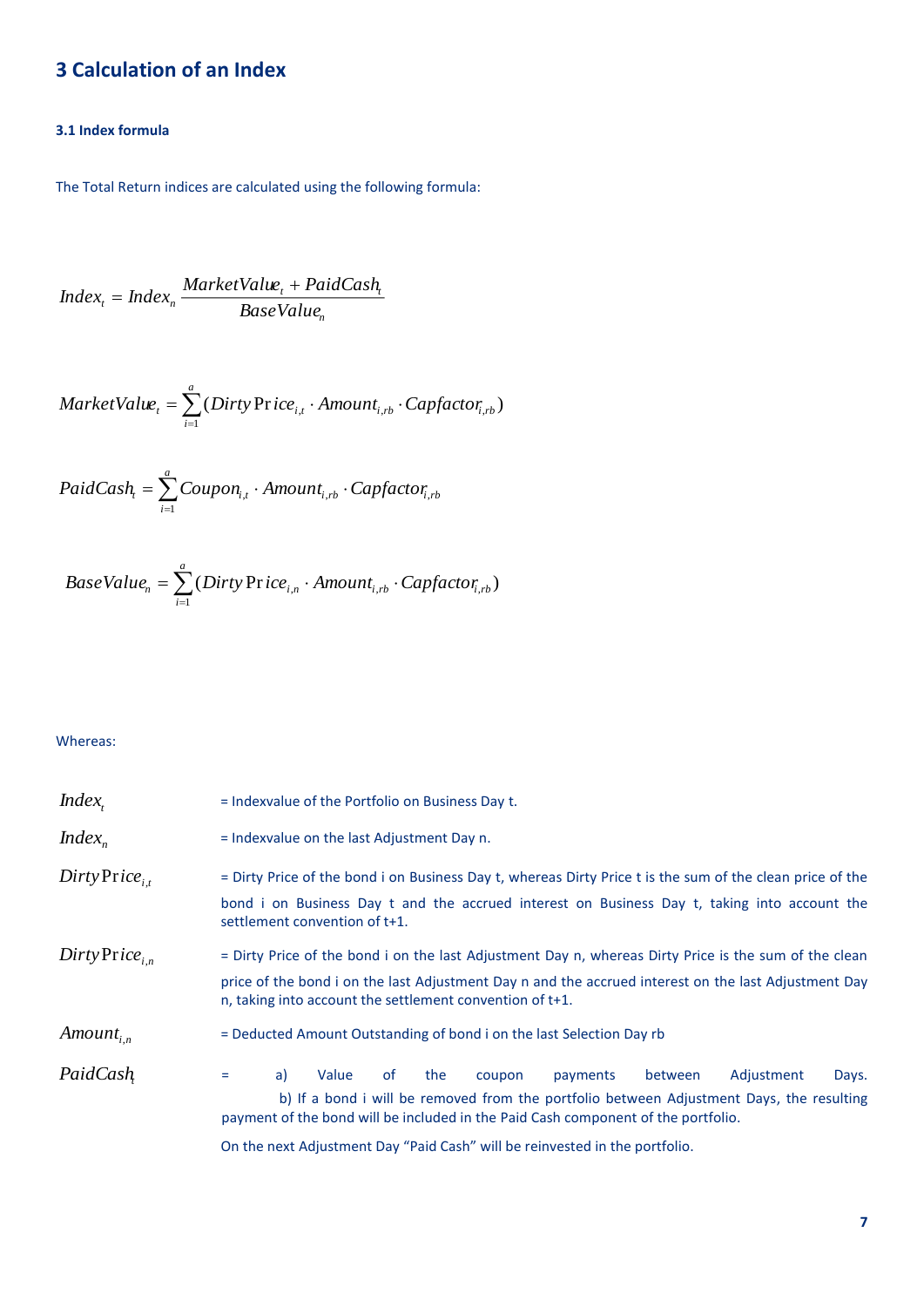| Coupon <sub>i</sub>  | = Coupon payment of bond i between payment date and Adjustment Day n. In case there is no coupon                                       |
|----------------------|----------------------------------------------------------------------------------------------------------------------------------------|
|                      | payment, Coupon i,t is 0.                                                                                                              |
| $Capfactor_{i_{rb}}$ | = Weighting Cap Factor of portfolio component i determined on Selection day rb, to cap the weighting                                   |
|                      | as described under Index Rebalancing and Weighting. Cap factor is not applicable for the Solactive US<br>7-10 Year Treasury Bond Index |

#### **3.2 Accuracy**

The value of the index will be rounded to four decimal places.

According to the terms of the bond, the index calculator will take the following conventions into account:

Act/Act Act/360 Act/365 30/360 ISMA 30/360

The indexes do not take taxes into account and assume gross coupon payments. The index assumes a settlement convention of t+1 for each bond.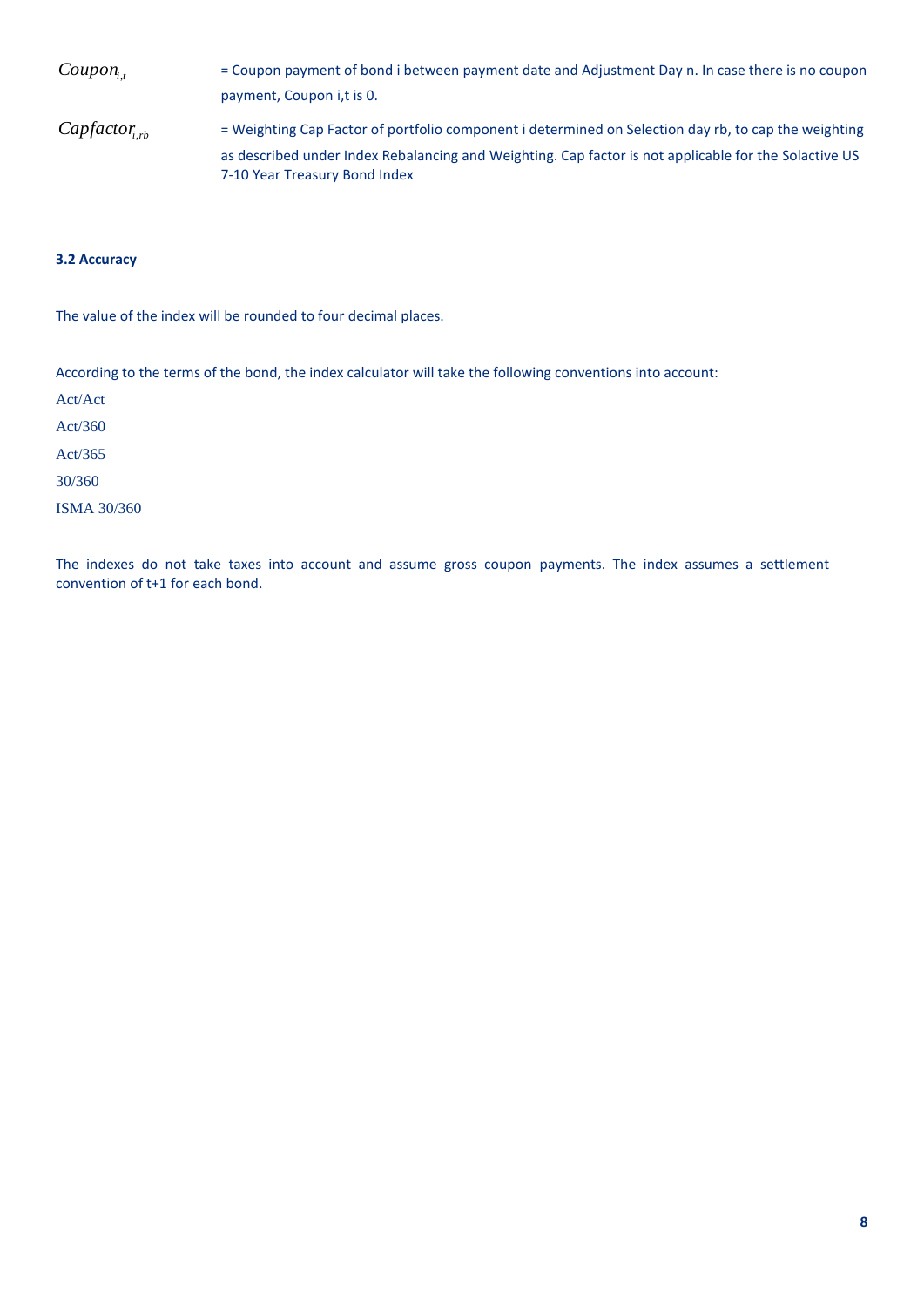# **4. Definitions**

In particular an **"extraordinary event"** is:

- an early redemption of the bond;
- an exchange of a bond into another one; or
- a credit event.

A **"credit event"** is the suspension of debt service, insolvency or failure to pay.

**"Ask price"** is the Evaluated price submitted by the pricing source that indicates the price for which a seller will accept to sell.

A "**Business Day**" is in relation to the index, any day other than a Saturday or Sunday where the New York Stock Exchange is open for trading.

The **"index calculator"** is Solactive AG or any other appropriately appointed successor in this function.

The **"index currency"** is USD for the index.

**"Selection Day"** is a business Day 7 business days prior to the Adjustment Day.

**"Adjustment Day"** is the last Business Day of the month.

**"Issuer"** is the issuing entity of the respective bond.

**"Deducted Amount Outstanding"** is calculated as the current amount outstanding minus the amount that is held by the Federal Reserve in the SOMA Account.